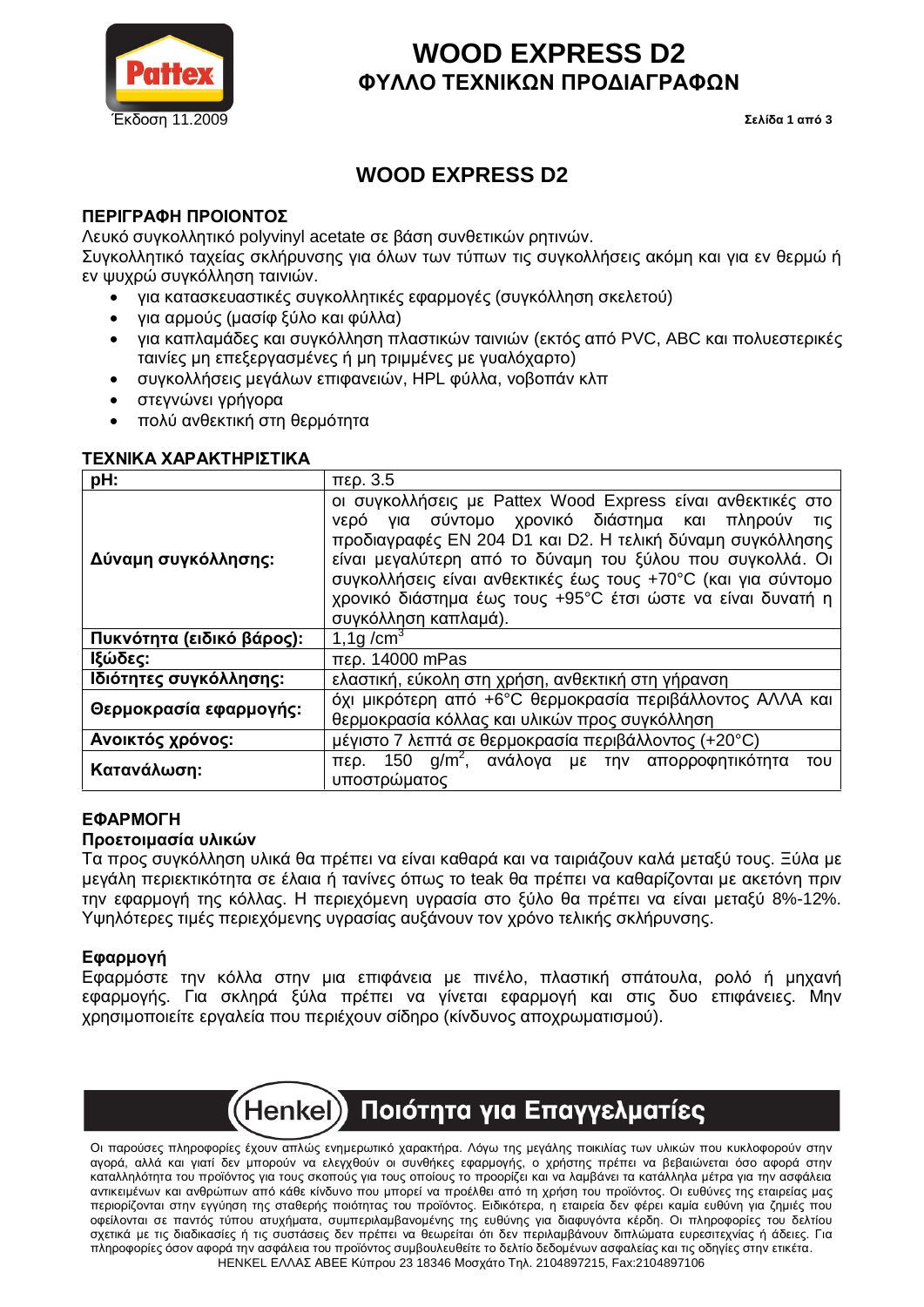

# **WOOD EXPRESS D2 <u></u>ΌΥΛΛΟ ΤΕΧΝΙΚΩΝ ΠΡΟΔΙΑΓΡΑΦΩΝ**

## Δύναμη πρεσαρίσματος

Επιφανειακή συγκόλληση >0,2 N/mm<sup>2</sup>

Κατασκευαστική συγκόλληση >0.5N/mm<sup>2</sup>. Γενικά συγκολλήσεις οι οποίες δέχονται φορτία γενικά χρειάζονται υψηλότερη πίεση κατά το πρεσάρισμα.

### **Πρεσάρισμα**

Το πρεσάρισμα μπορεί να γίνει με τα συνηθισμένα εργαλεία ή μηχανές, κατάλληλα για αυτό το σκοπό.

### **Χρόνος συγκράτησης με σφικτήρες**

Ο χρόνος συγκράτησης με σφικτήρες εξαρτάται από τις συνθήκες περιβάλλοντος, τον τύπο του ξύλου και την περιεχόμενη υγρασία καθώς και την ποσότητα της χρησιμοποιούμενης κόλλας.

Υπό φυσιολογικές συνθήκες ο ελάχιστος χρόνος σύσφιξης είναι: 1. Συνκόλληση ξύλου: περ. 12 λεπτά στους +20°C

| 1.20110110110110011 | $1.00$ . $1.21$ . $1.011$ . $0.000$ . $1.200$            |  |
|---------------------|----------------------------------------------------------|--|
|                     | περ. 8 λεπτά στους +30°C                                 |  |
| 2. Συγκόλληση ΗΡL:  | περ. 15 λεπτά στους +20°C                                |  |
|                     | περ. 8 λεπτά στους +60°C                                 |  |
|                     | περ. 4 λεπτά στους +80°C                                 |  |
|                     | 3. Συγκόλληση ταινιών: περ. 6 λεπτά στους +20°C          |  |
|                     | $\pi$ se 00 $\delta$ su $\pi$ seó) s $\pi$ te $\pi$ zeus |  |

περ. 90 δευτερόλεπτα στους +60°C περ. 60 δευτερόλεπτα στους +80

Ο χρόνος συγκράτησης με σφικτήρες θα είναι μεγαλύτερος για συγκόλληση μασίφ ξύλου (ανεξάρτητα εάν έχει προθερμανθεί) ή νια πολυστρωματικά υλικά.

Οι παραπάνω χρόνοι βασίζονται σε κατανάλωση κόλλας 150 g/m<sup>2</sup>. Μικρότερη ποσότητα κόλλας συντομεύει το χρόνο σύσφιξης.

Για πρεσάρισμα με ταυτόχρονη θέρμανση τα συγκολλημένα κομμάτια μπορούν να επεξεργαστούν περαιτέρω αφού πρώτα κρυώσουν.

### **Αποχρωματισμός του ξύλου**

To pH της κόλλας είναι 3,5. Με ξύλα που περιέχουν έλαια ή τανίνες, αποχρωματισμός είναι απίθανο VΩ συμβεί εφόσον χρησιμοποιηθούν ερναλεία που δεν περιέχουν σίδηρο κατά την εφαρμονή της κόλλας. Ο αποχρωματισμός μπορεί να αφαιρεθεί με υδατικό διάλυμα 2-3% οξαλικού οξέος.

### $A$ νοικτός χρόνος

Ο ανοικτός χρόνος εξαρτάται από τις συνθήκες περιβάλλοντος (θερμοκρασία, σχετική υγρασία), τον IÚΠΟ ΙΟΝ ξύλου (σκληρότητα) και την περιεχόμενη υγρασία καθώς και την ποσότητα της χρησιμοποιούμενης κόλλας. Σε θερμοκρασία περιβάλλοντος +20°C ο ανοικτός χρόνος είναι περίπου 7 λεπτά. Συναρμολογείστε τα κομμάτια όσο η κόλλα είναι υγρή.

#### **ΥΣΗ**

Κλείστε καλά το καπάκι και προστατέψτε από τον παγετό. Χαμηλές θερμοκρασίες έχουν ως αποτέλεσμα η κόλλα να "σφίγνει". Σε αυτή την περίπτωση επαναφέρετε αργά την κόλλα σε θερμοκρασία περιβάλλοντος και μετά ανακατέψτε καλά πριν τη χρήση. Γενικά με αυτήν την διαδικασία δεν επηρεάζεται η ποιότητα της κόλλας. Χρόνος ζωής στο ράφι 12 μήνες.



Οι παρούσες πληροφορίες έχουν απλώς ενημερωτικό χαρακτήρα. Λόγω της μεγάλης ποικιλίας των υλικών που κυκλοφορούν στην αγορά, αλλά και γιατί δεν μπορούν να ελεγχθούν οι συνθήκες εφαρμογής, ο χρήστης πρέπει να βεβαιώνεται όσο αφορά στην καταλληλότητα του προϊόντος για τους σκοπούς για τους οποίους το προορίζει και να λαμβάνει τα κατάλληλα μέτρα για την ασφάλεια αντικειμένων και ανθρώπων από κάθε κίνδυνο που μπορεί να προέλθει από τη χρήση του προϊόντος. Οι ευθύνες της εταιρείας μας περιορίζονται στην εγγύηση της σταθερής ποιότητας του προϊόντος. Ειδικότερα, η εταιρεία δεν φέρει καμία ευθύνη για ζημιές που οφείλονται σε παντός τύπου ατυχήματα, συμπεριλαμβανομένης της ευθύνης για διαφυγόντα κέρδη. Οι πληροφορίες του δελτίου σχετικά με τις διαδικασίες ή τις συστάσεις δεν πρέπει να θεωρείται ότι δεν περιλαμβάνουν διπλώματα ευρεσιτεχνίας ή άδειες. Για πληροφορίες όσον αφορά την ασφάλεια του προϊόντος συμβουλευθείτε το δελτίο δεδομένων ασφαλείας και τις οδηγίες στην ετικέτα. HENKEL ΕΛΛΑΣ ΑΒΕΕ Κύπρου 23 18346 Μοσχάτο Τηλ. 2104897215, Fax:2104897106